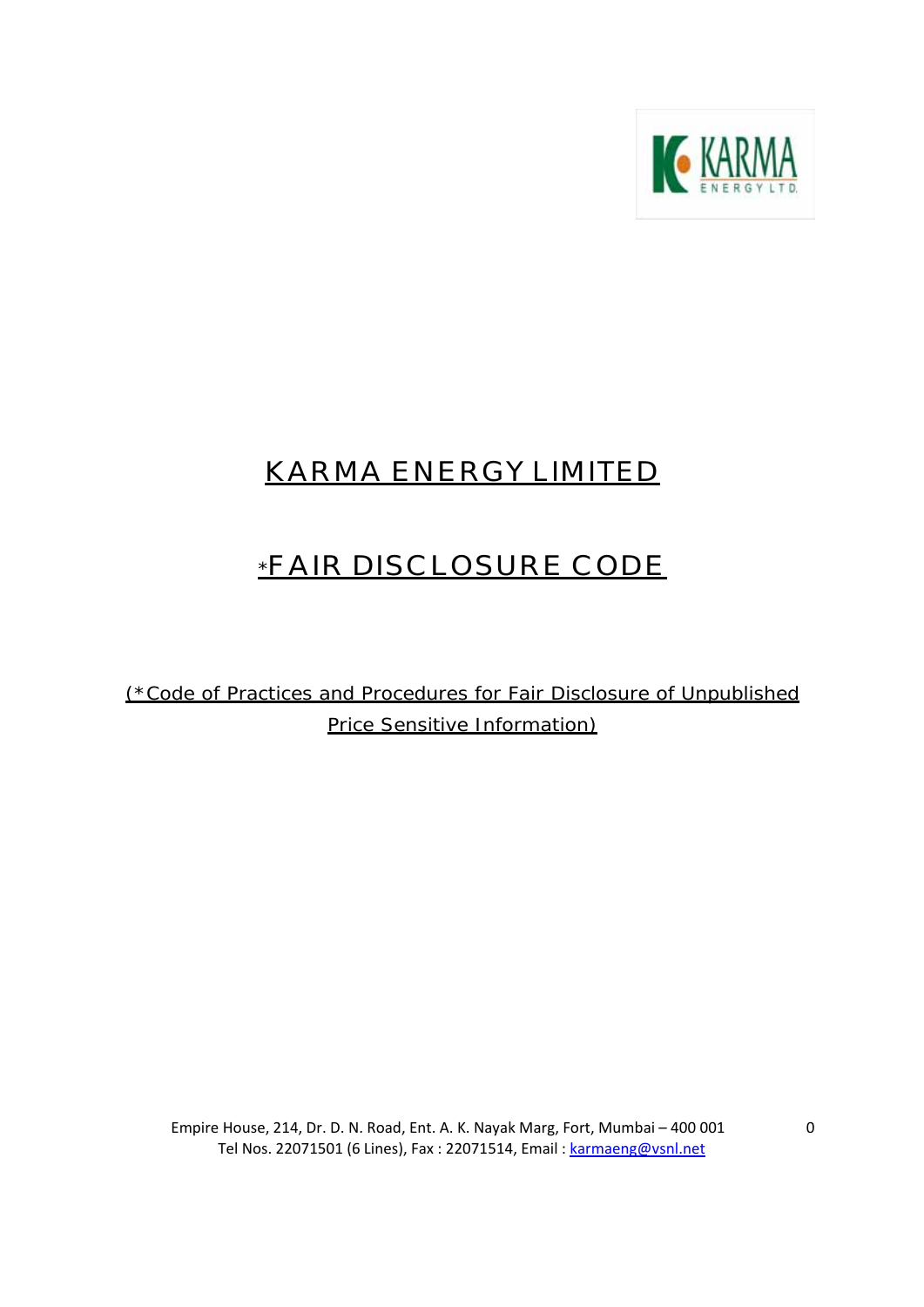

## **1) TITLE** :

This code is the Code of Practices and Procedures for Fair Disclosure of Unpublished Price Sensitive Information of Karma Energy Limited. For the sake of brevity, it shall be known as "Karma Energy Limited – Fair Disclosure Code".

## **2) STATUTORY RATIONALE** :

 This code has been made pursuant to Regulation 8 (1) of Chapter IV of the Securities and Exchange Board of India (Prohibition of Insider Trading) Regulations, 2015.

## **3) APPROVAL AND COMMENCEMENT**:

This Code was approved by the Board of Directors of Karma Energy Limited on  $28<sup>th</sup>$  May, 2015 and becomes effective from 15<sup>th</sup> May 2015.

## **4) DEFINITIONS**:

| <b>Expression</b>    | Meaning                                                                                 |
|----------------------|-----------------------------------------------------------------------------------------|
| Act                  | Means Securities and Exchange Board of<br>India Act, 1992.                              |
| Board of Directors   | Means Board of Directors of Karma Energy<br>imited                                      |
| Code or this Code    | Means 'Karma Energy Limited - Fair<br>Disclosure Code', as amended from time to<br>time |
| <b>Companies Act</b> | Means Companies Act, 2013.                                                              |
| Company              | Means Karma Energy Limited.                                                             |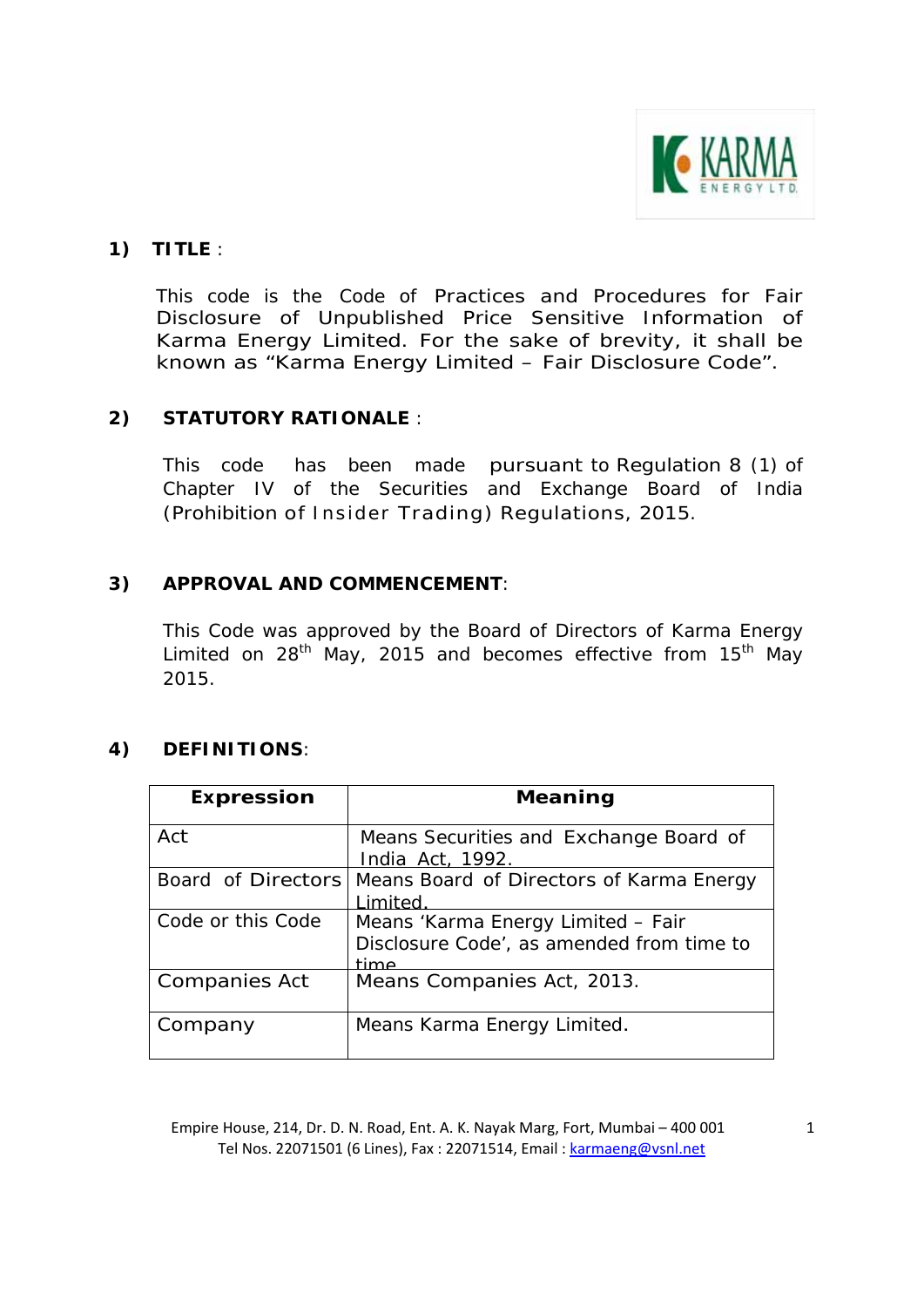

| Regulations            | Means Securities and Exchange Board of      |
|------------------------|---------------------------------------------|
|                        | India (Prohibition of Insider Trading)      |
|                        | Regulations, 2015, as amended from          |
| Unpublished            | Means any information, relating to the      |
| <b>Price Sensitive</b> | Company or its securities, directly or      |
| Information            | indirectly, that is not generally available |
|                        | and which upon becoming generally           |
|                        | available, is likely to materially affect   |
|                        | the price of the securities and shall,      |
|                        | ordinarily, including but not restricted    |
|                        | to, information relating to the following:  |
|                        | a) Financial results;                       |
|                        | b) Dividends;                               |
|                        | c) Changes in capital structure;            |
|                        | d) Mergers, de-mergers, acquisitions, de-   |
|                        | listings, disposals and expansion of        |
|                        | business and such other transactions;       |
|                        | e) Changes in Key Managerial Personnel;     |
|                        | and                                         |

# **5) CORPORATE DISCLOSURE POLICY OBJECTIVE**:

To ensure timely, adequate and fair disclosure of all Price Sensitive Information to all stakeholders to avoid misuse of Undisclosed Price Sensitive Information. To make a prompt public disclosure of Unpublished Price Sensitive Information that would impact price discovery no sooner than credible and concrete information comes in to being in order to make such information generally available. To ensure uniform and universal dissemination of Unpublished Price Sensitive Information and to avoid selective disclosures.

## **6) CHIEF INVESTOR RELATION OFFICER** :

The Company Secretary is designated as the Chief Investor Relation Officer to oversee corporate disclosures. The Company Secretary shall be responsible for ensuring that the Company complies with continuous

Empire House, 214, Dr. D. N. Road, Ent. A. K. Nayak Marg, Fort, Mumbai – 400 001 Tel Nos. 22071501 (6 Lines), Fax : 22071514, Email : karmaeng@vsnl.net

2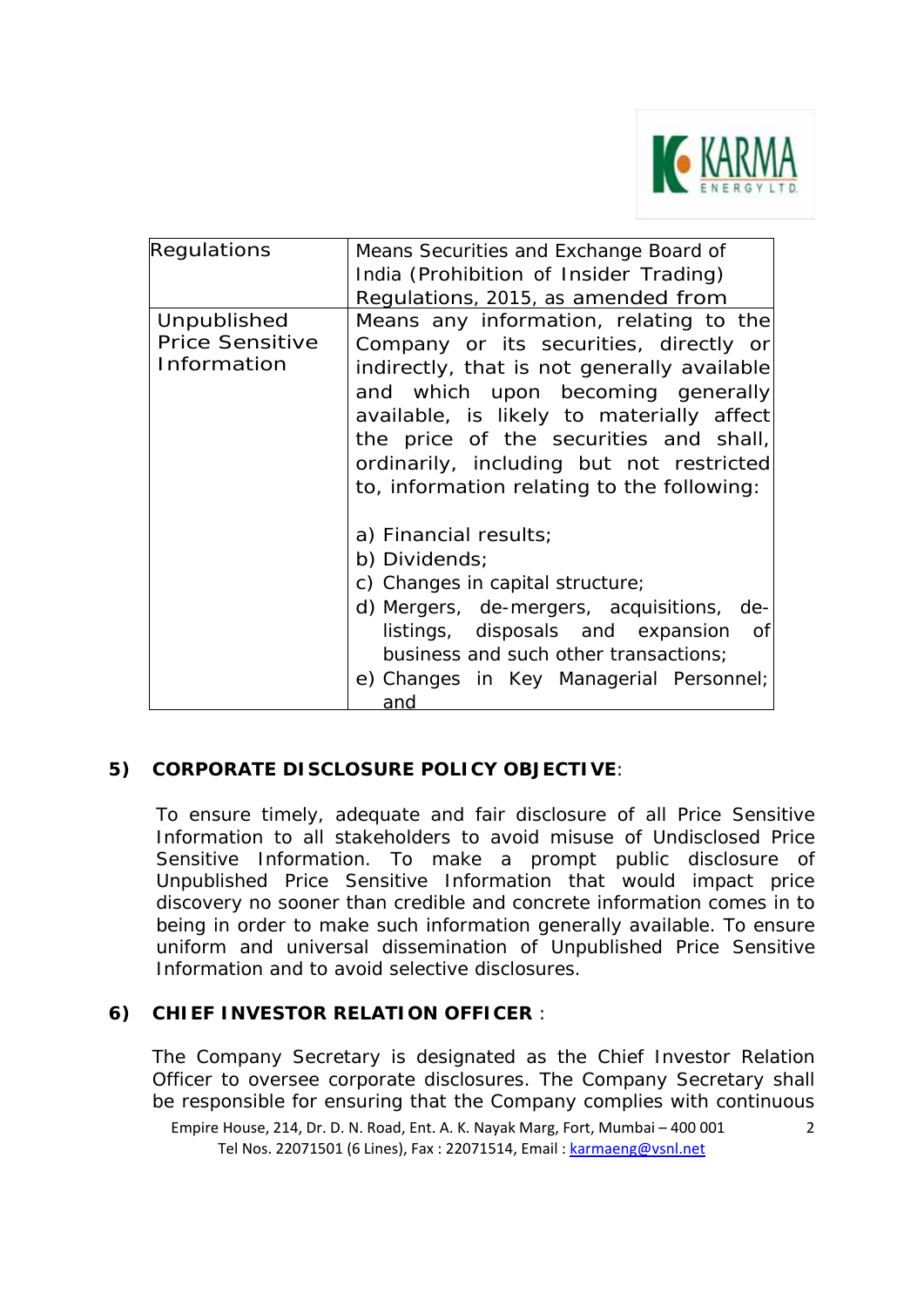

disclosure requirements, overseeing and coordinating disclosure of Price Sensitive Information to stock exchanges, analysts, shareholders and media and educating staff on disclosure policies and procedure.

#### **7) PRE-APPROVAL OF MARKET SENSITIVE INFORMATION PRIOR TO DISSEMINATION** :

Any Price Sensitive Information shall be pre-approved prior to its disclosure / dissemination. In case of doubt, the Company Secretary shall clarify as to whether any information is a Price Sensitive Information.

The approval for dissemination / disclosure of a Price Sensitive Information shall be either granted by the Chief Operating Officer / Chief Executive Officer/ Chief Financial Officer or the Managing / Executive Director, as the case may be. The approving authority may consult the Company Secretary prior to granting any such approval.

#### **8) DISCLOSURE / DISSEMINATION OF PRICE SENSITIVE INFORMATION**:

- (a) All the Price Sensitive Information shall be promptly shared with the stock exchange whereupon the Securities of the Company are listed. Such information shall also be disseminated on the web site of the Company.
- (b) Upon coming in possession of any Information which has the potential to be a Price Sensitive Information, a person shall promptly share the same with the Company Secretary. The Company Secretary shall in consultation with the Chief Operating Officer / Chief Executive Officer / Chief Financial Officer or the Managing / Executive Director, decide as to whether such information shall be considered to be a Price Sensitive Information and thereby needs to be shared with the stock exchange for dissemination of general public.
- (c) Upon the decision being made that the information concerned is Price Sensitive Information, the Company Secretary shall disseminate the same to stock exchanges whereupon the Securities of the Company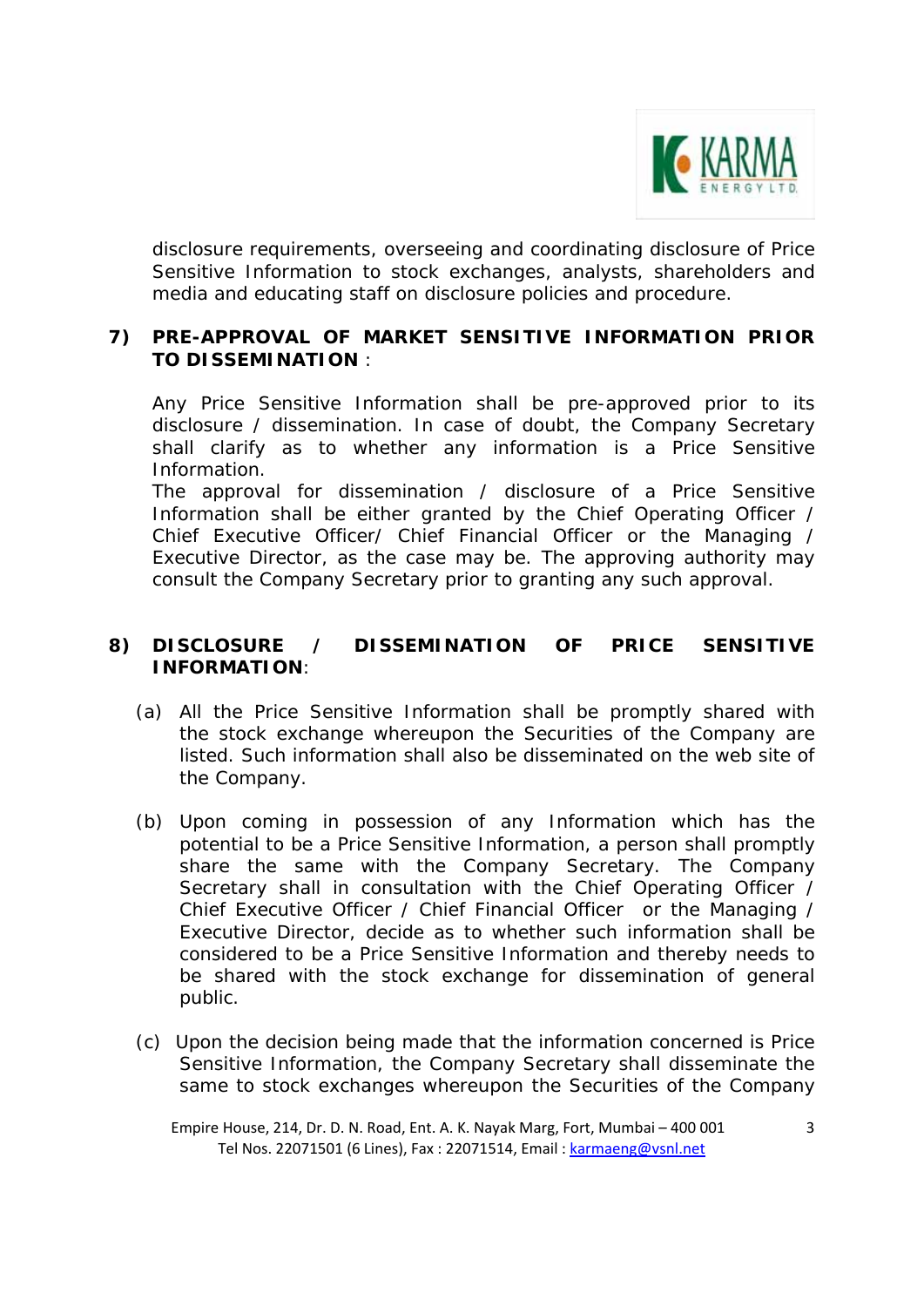

are listed and also arrange to post the same on the web site of the Company.

- (d) While deciding whether the information is Price Sensitive or not and consequently to decide whether to share the same with general public or not, following factors shall be considered:
	- i) Materiality Whether the information relates to something which has the capability to materially affect, either positively or negatively, the functioning, revenue, profitability or net worth of the Company.
	- ii) Timing If the information is about happening or non-happening of an event (for instance procurement of a major contract etc.) then whether the fact of happening or non-happening of such event has crystallized without any doubt or is it premature to share such information.
	- iii)Fairness Whether sharing of such information with general public is fair, in that, will it create a market in the Securities of the Company which is not warranted / sustainable.
	- iv)Completeness Whether sharing of such information will be misleading considering other relevant / connected factors which are not / can not be shared.
- (e) If any Unpublished Price Sensitive Information is disclosed inadvertently by any person, without pre-approval, to a select group he shall immediately inform the Company Secretary about such happening. The Company Secretary shall promptly arrange to disseminate such Unpublished Price Sensitive Information that gets disclosed selectively, inadvertently or otherwise, to make such information generally available.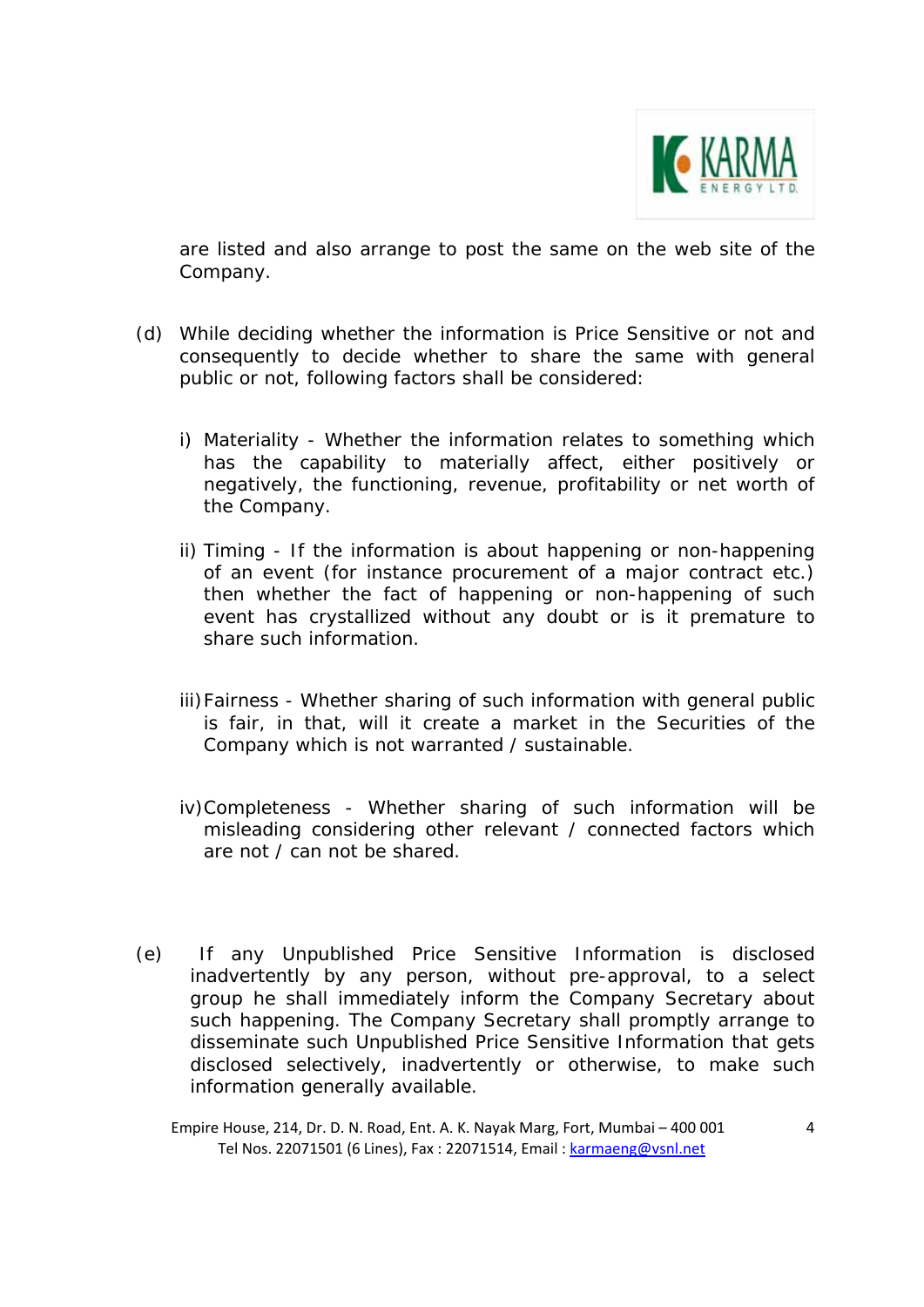

- (f) No Unpublished Price Sensitive Information shall be shared with analysts and research personnel. Alternatively, if any Unpublished Price Sensitive Information is shared with analysts and research personnel then such information shall be simultaneously made public.
- (g) In order to avoid misquoting or misrepresentation, it is desirable that at least two Company representatives are present at meetings with analysts, brokers or Institutional Investors and discussion is, preferably, recorded.
- (h) In case of questions or queries by analysts etc. which raise questions outside the scope of the discussion, response shall be given later after due consideration. If the answer includes Undisclosed Price Sensitive Information then a public announcement shall be made before responding.
- (i) A transcript or record of the proceedings of meetings with analysts and other investor relations conferences shall be made and posted on the web site of the Company to ensure official confirmation and documentation of the disclosure made.
- (j) All the Price Sensitive Information shall be handled within and outside the Company on the 'need to know' basis. This means Price Sensitive Information shall not be communicated except where such communication is in furtherance of legitimate purpose, performance of duties or discharge of legal obligations.

# **9) MEDIUM OF DISCLOSURE / DISSEMINATION OF PRICE SENSITIVE INFORMATION**:

The dissemination of Price Sensitive Information shall be achieved so as to reach maximum number of stakeholders. If warranted by the sensitivity and materiality of the information the management may decide to disseminate / disclose the information through other mediums like news paper advertisements, direct communication (physical or electronic) etc. in addition to sharing such information

Empire House, 214, Dr. D. N. Road, Ent. A. K. Nayak Marg, Fort, Mumbai – 400 001 Tel Nos. 22071501 (6 Lines), Fax : 22071514, Email : karmaeng@vsnl.net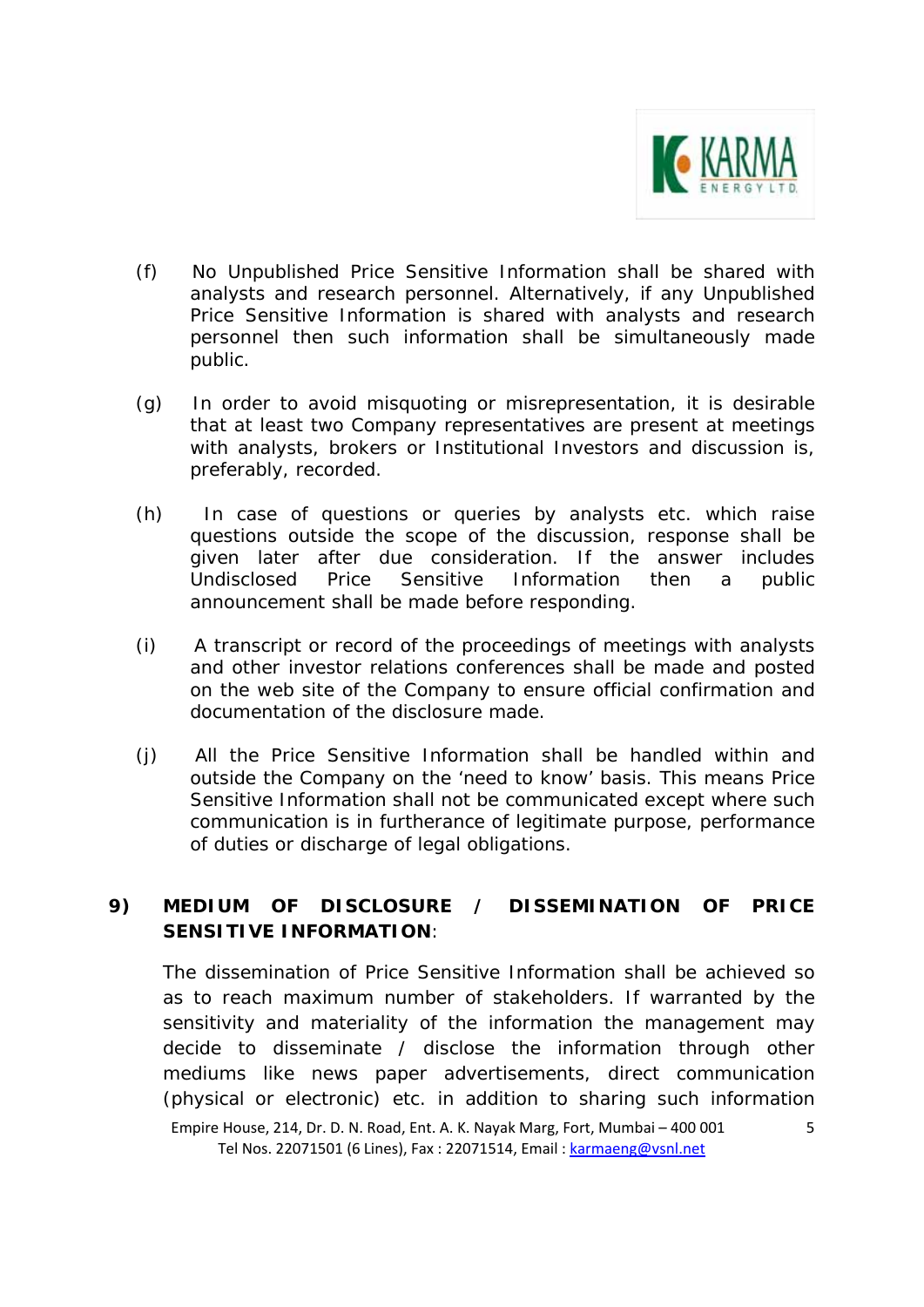

with stock exchanges and posting the same on the web site of the Company.

## **10) RESPONDING TO MARKET RUMOURS**:

Upon receiving any queries or requests for verification of market rumors by the stock exchanges, the Company Secretary shall formulate a reply to the same and, after internal approvals as may be necessary, promptly submit the same to the stock exchange from which such query or request was received. The Company Secretary shall also, in consultation with his reporting authority, decide whether a public announcement is necessary for verifying or denying such rumors and then make the disclosure accordingly.

#### **11) INTERPRETATION**:

- (a) The Company Secretary shall be consulted on the matters of interpretation of any of the provisions of this Code. The Company Secretary shall have a right to consult an expert for seeking clarification on any of the provisions of the Regulations or this Code.
- (b) Any reference in this Code to male gender shall be construed to include female and neuter gender.
- (c) Words and expressions used and not defined in this Code but defined in the Karma Energy Limited – Insider Trading Code, Regulations, Securities and Exchange Board of India Act, 1992 (15 of 1992), the Securities Contracts (Regulation) Act, 1956 (42 of 1956), the Depositories Act, 1996 (22 of 1996) or the Companies Act, 2013 (18 of 2013) and rules and regulations made thereunder shall have the meanings respectively assigned to them in those regulations.
- (d) The words defined in the Code have been capitalized.
- Empire House, 214, Dr. D. N. Road, Ent. A. K. Nayak Marg, Fort, Mumbai 400 001 Tel Nos. 22071501 (6 Lines), Fax : 22071514, Email : karmaeng@vsnl.net 6 (e) In case if any of the provisions of this Code are found to be not in